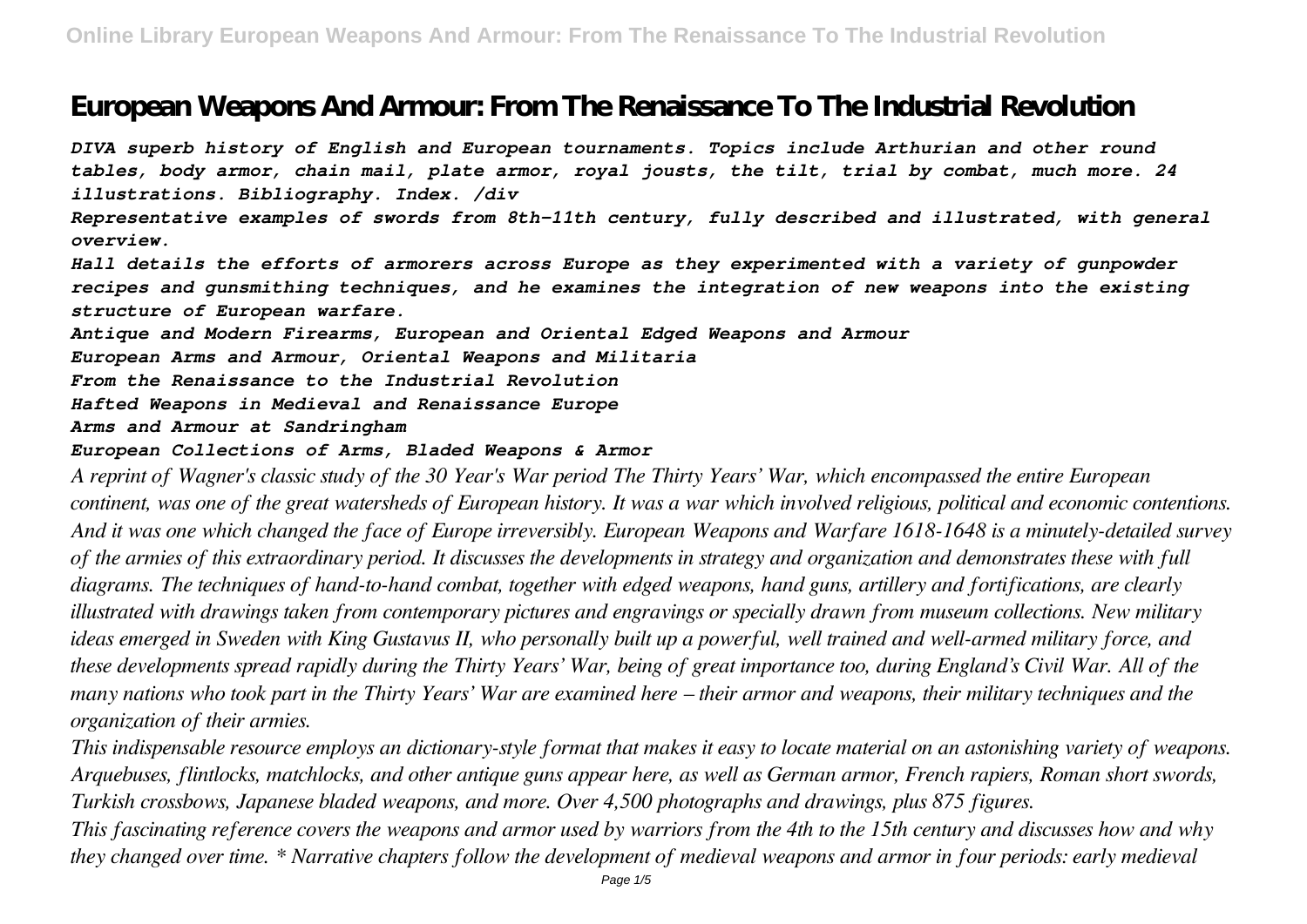*(376–750), Carolingian (750–1050), the Crusades (1050–1300), and late medieval (1300–1550) \* The chronological reference section features vivid illustrations of representative swords, bows, cudgels, shields, and increasingly more sophisticated armor Castles and Warfare in the Middle Ages Catalogue of Oriental and European Weapons and Armour, Oriental Metal Work Warriors and Weapons in Bronze Age Europe Through Seven Centuries Palladium Books Presents-- the Compendium of Weapons, Armour & Castles Reference & Other Works, Oriental & European Edged Weapons & Armour, Firearms* **The idea of late medieval arms and armour often conjures up images of lumbering warriors, clad in heavy plate armour, hacking away at with each other with enormous weapons - depictions perpetuated in both bad literature and bad movies. In this book, internationally-renowned edged weapons expert Robert Woosnam-Savage describes the brutal reality of personal protection and attack in the so-called age of chivalry'. From Bannockburn to Bosworth, Poitiers to Pavia, this book is an indispensable introduction to an iconic era. A comprehensive history and typology of the European knightly sword from c.1050 to c.1550, that draws on**

**evidence from literature and art as well as from archaeology.**

**European Weapons and ArmourFrom the Renaissance to the Industrial RevolutionBoydell Press**

**Arms and Armor from Prehistory to the Age of Chivalry**

**A Record of European Armour and Arms Through Seven Centuries**

**European Weapons and Armour**

**Text with Historical Notes and Illustrations**

#### **Ancient European Armour and Weapons**

## **Vente 16 Novembre 1976**

*This archival source document of the Middle Ages and Renaissance describes the development, manufacture and use of European staff weapons and provides new information using existing objects and archival material. Their effect on the modern map of Europe is discussed.*

*The story of arms in Western Europe from the Renaissance to the Industrial Revolution.*

*DIVIncludes factual accounts of events from 200 BC to 1824, with illustrated descriptions of swords, helmets, daggers, shields, sabers, matchlock guns, and much more. New Introduction. 350 halftones and line illustrations. /div*

*Medieval Weapons*

*Indian and Oriental Arms and Armour*

*Circa 1066 to Circa 1700*

*vente 12 Novembre 1919*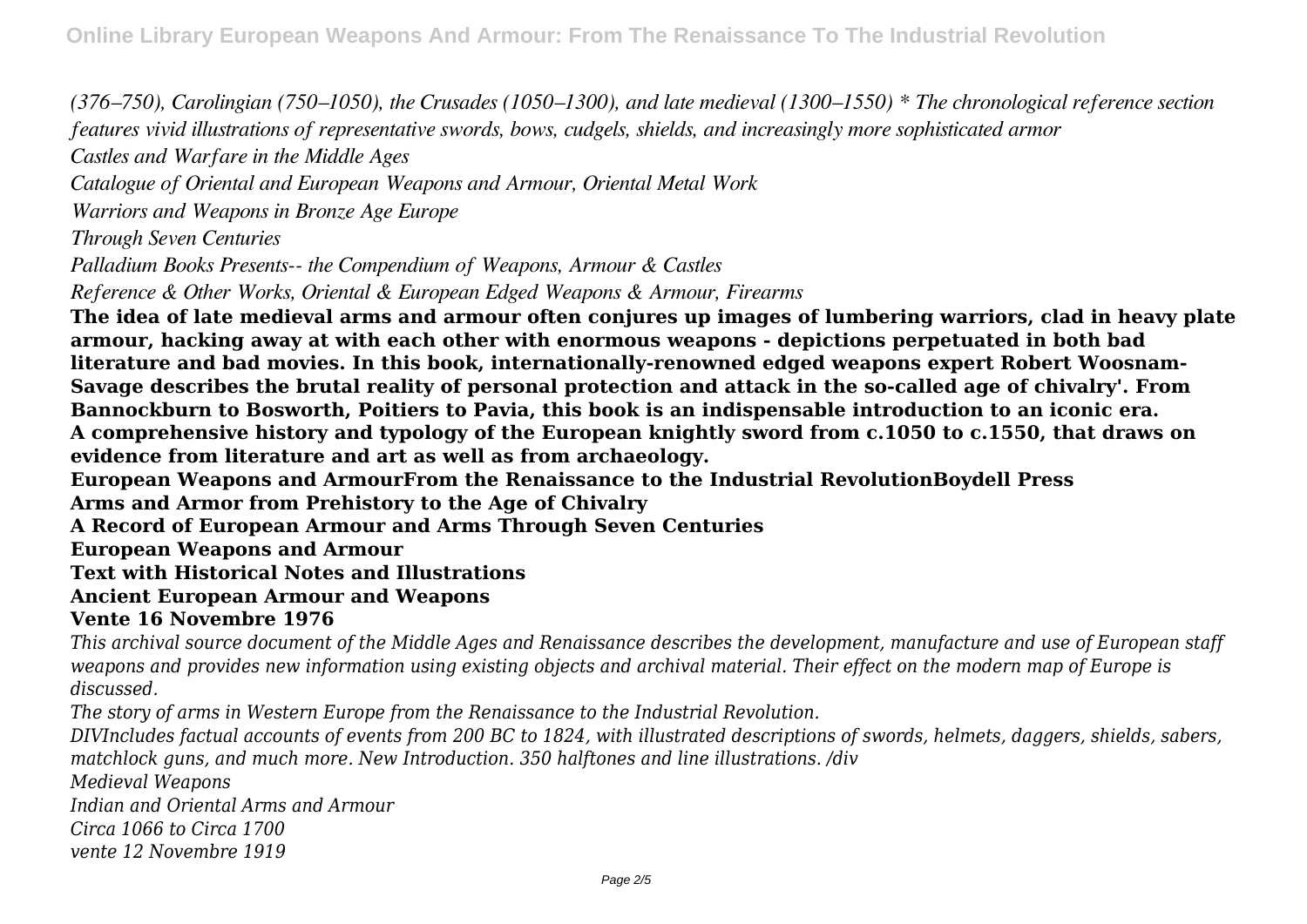### *Catalogue of Weapons and Armour, European and Chinese Ceramics and Works of Art, Oriental Rugs and Carpets European Armour*

Over 400 illustrations in this superb pictorial archive trace the evolution of clothing styles, armor, and weapons during the medieval period in Central Europe. Unsurpassed in its comprehensiveness and variety, the volume draws upon a wealth of authentic primary sources, including written accounts, contemporary paintings and sculpture, and the remains of textiles and other relics. A profusion of apparel and weaponry are depicted, ranging from the simple tunics and robes of peasants, blacksmiths, gardeners, shoemakers, fishermen, and other common laborers to the fur-lined cloaks and brocaded garments of the aristocracy. Tools and utensils used by peasants as well as the battle equipment and armor of warriors are also pictured and described, with special emphasis on how these weapons were handled, carried, and used in combat. Accompanied by a scrupulously researched and well-documented text, these royalty-free illustrations not only offer general readers an intriguing and authentic insight into a past age but also provide artists, historians, students of weaponry, and theater and film professionals with a highly accurate source of reference material.

A photo essay examining the design, construction, and uses of hand weapons and armor from a Stone Age axe to the revolvers and rifles of the Wild West.

Excerpt from A Record of European Armour and Arms, Vol. 1: Through Seven Centuries This book does not pretend to open up a new road to the student of arms and armour, but it is a faithful record of my observations and notes since boyhood. My evidence confirms the accepted theories of the great scholars who preceded me. Herein I trust hes its interest and value for the reader. I feel, therefore, that my homage is first due to the memory of Sir Samuel Rush Meyrick, that pioneer of all who have been learned in the study of the harness of war, and after him I think gratefully of those who followed in his footsteps. My book owes much to their research, although of necessity it covers a wider field, in view of the work of archaeologists during the last forty years. At least I may claim for my pictures that they are all drawings or photographs of genuine pieces. I say frankly that my long experience in handling the work of the old armourers has made me bold to speak with some authority on what my eyes and fingers have learned about the technical aspect of ancient armour and weapons, the subject of this book. I can warrant the genuine antiquity of every piece of armour of which I have given an illustration, and the student may trust himself in this gallery where all are accredited examples. I have not dealt with firearms, but the history of that weapon, which introduced the new strategy and ruined the armourer's craft, requires a volume of its own. If I owe much of my knowledge of this subject to the pioneers of armour learning, I must confess a still greater obligation to present-day authorities: again and again I have availed myself of the fruits of their research, but never, I trust, without full acknowledgement. About the Publisher Forgotten Books publishes hundreds of thousands of rare and classic books. Find more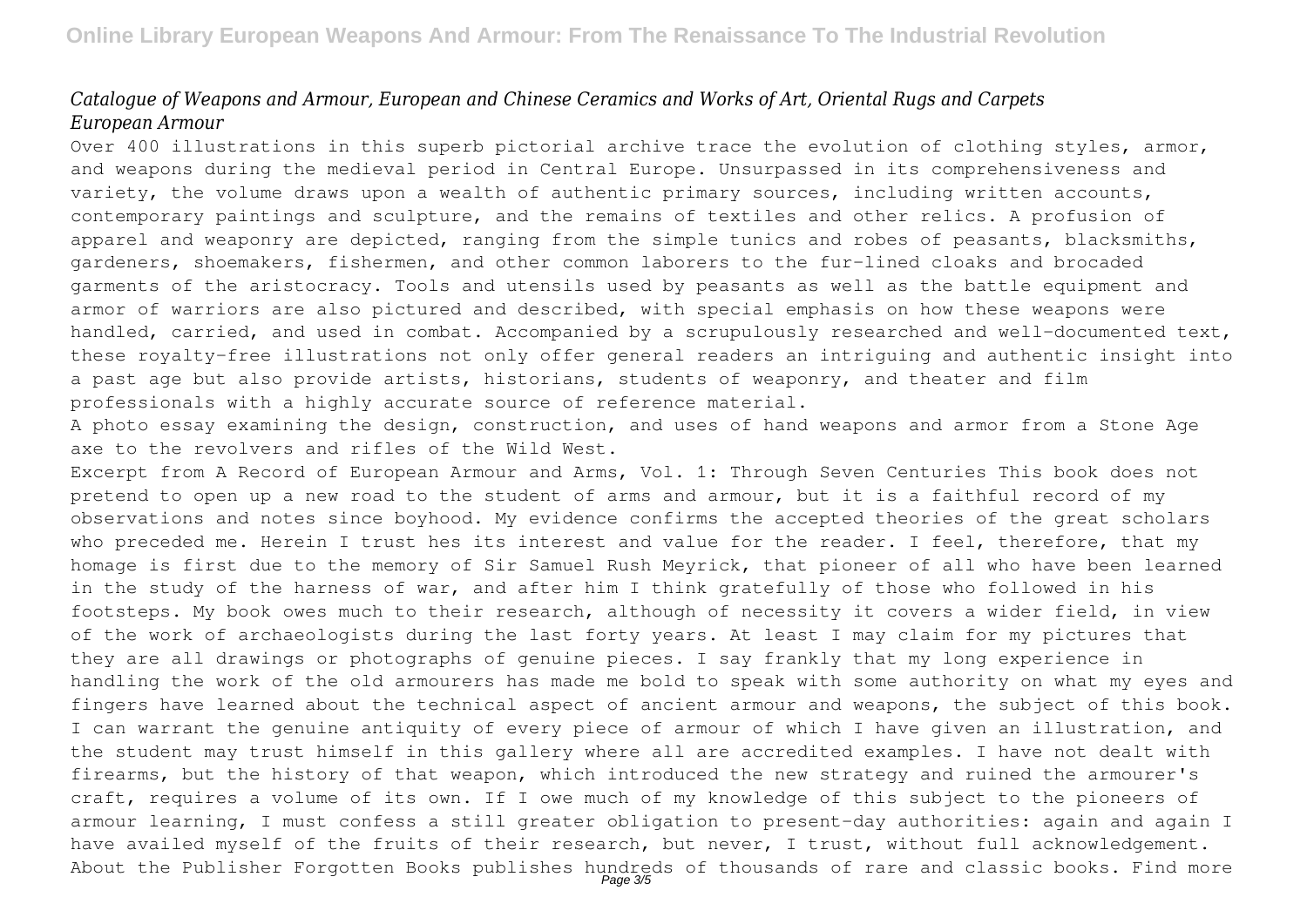at www.forgottenbooks.com This book is a reproduction of an important historical work. Forgotten Books uses state-of-the-art technology to digitally reconstruct the work, preserving the original format whilst repairing imperfections present in the aged copy. In rare cases, an imperfection in the original, such as a blemish or missing page, may be replicated in our edition. We do, however, repair the vast majority of imperfections successfully; any imperfections that remain are intentionally left to preserve the state of such historical works. Medieval Costume, Armour and Weapons Fashion and Armour in Renaissance Europe Swords of the Viking Age The Indian Collection ... Also Some Asiatic, African and European Weapons and War-relics The Archaeology of Weapons

This volume looks at armour as clothing and weapons as accessories - important symbols of heroism, wealth and taste of the European nobleman.

Reproduction of the original: Armour and Weapons by Charles Ffoulkes

Profusely illustrated, detailed descriptions of dungeons, keeps, battlements, and drawbridges, plus artillery, trenches, battering rams, more. "Will enthrall anyone interested in architecture, military, or medieval history." — History in Review. Armour and Weapons

Antique and Modern Firearms... Weapons and Armours

The Medieval Tournament

Arms and Armour of Late Medieval Europe

An Illustrated History of Their Impact

Glossary of the Construction, Decoration and Use of Arms and Armor in All Countries and in All Times

British arthority on medieval weapons surveys European arms and armor from the Bronze Age to the time of triumph of gunpowder.

The Bronze Age of Europe was a time of major changes in society, economy and technology. One of these was the emergence of a warrior class, equipped with a new set of artefacts that can for the first time be called weapons. This book discusses the evidence for the existence of these warriors, and the stages by which they emerged from the Neolithic and Copper Ages, when farming was the main means of subsistence but hunting was also a